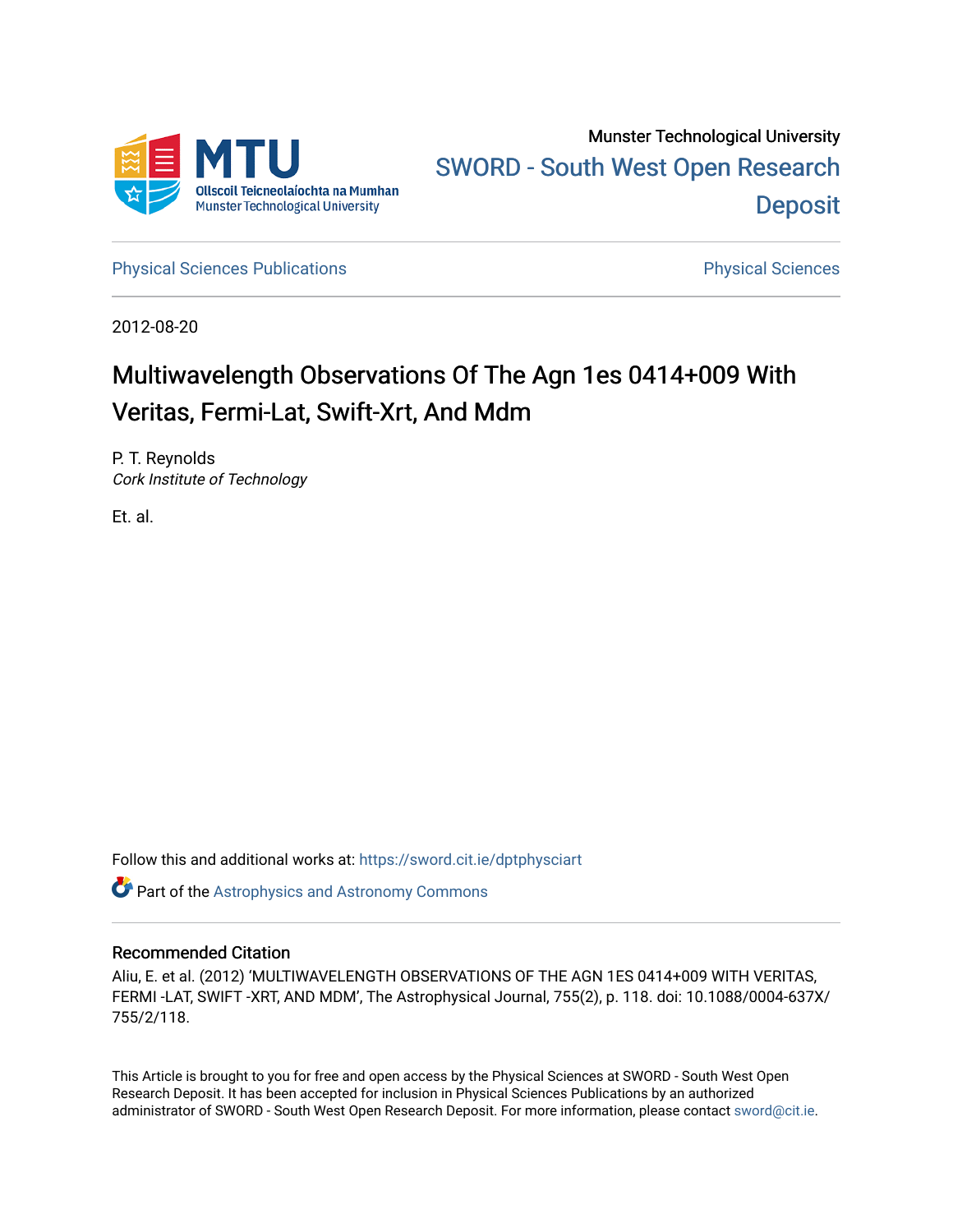## MULTIWAVELENGTH OBSERVATIONS OF THE AGN 1ES 0414+009 WITH VERITAS, *FERMI*-LAT, *SWIFT*-XRT, AND MDM

E. ALIU<sup>1</sup>, S. Archambault<sup>2</sup>, T. Arlen<sup>3</sup>, T. Aune<sup>4</sup>, M. Beilicke<sup>5</sup>, W. Benbow<sup>6</sup>, M. Böttcher<sup>7</sup>, A. Bouvier<sup>4</sup>, V. Bugaev<sup>5</sup>, A. Cannon<sup>8</sup>, A. Cesarini<sup>9</sup>, L. Ciupik<sup>10</sup>, E. Collins-Hughes<sup>8</sup>, M. P. Connolly<sup>9</sup>, W. Cui<sup>11</sup>, R. Dickherber<sup>5</sup>, J. Dumm<sup>12</sup>, M. Errando<sup>1</sup>, A. Falcone<sup>13</sup>, S. Federici<sup>14,15</sup>, Q. Feng<sup>11</sup>, J. P. Finley<sup>11</sup>, G. Finnegan<sup>16</sup>, L. Fortson<sup>12</sup>, A. Furniss<sup>4</sup>, N. GALANTE<sup>6</sup>, D. GALL<sup>17</sup>, S. GODAMBE<sup>16</sup>, S. GRIFFIN<sup>2</sup>, J. GRUBE<sup>10</sup>, G. GYUK<sup>10</sup>, D. HANNA<sup>2</sup>, J. HOLDER<sup>28</sup>, H. HUAN<sup>18</sup>, G. HUGHES<sup>14</sup>, C. M. HUI<sup>16</sup>, A. Imran<sup>19</sup>, O. Jameil<sup>7</sup>, P. Kaaret<sup>17</sup>, N. Karlsson<sup>12</sup>, M. Kertzman<sup>20</sup>, J. Kerr<sup>7</sup>, Y. Khassen<sup>8</sup>, D. KIEDA<sup>16</sup>, H. KRAWCZYNSKI<sup>5</sup>, F. KRENNRICH<sup>19</sup>, M. J. LANG<sup>9</sup>, K. LEE<sup>5</sup>, A. S. MADHAVAN<sup>19</sup>, P. MAJUMDAR<sup>3</sup>, S. MCARTHUR<sup>5</sup>, A. McCann<sup>2</sup>, P. Moriarty<sup>21</sup>, R. Mukherjee<sup>1</sup>, T. Nelson<sup>12</sup>, A. O'Faoláin de Bhróithe<sup>8</sup>, R. A. Ong<sup>3</sup>, M. Orr<sup>19</sup>, A. N. Otte<sup>22</sup>, N. Park18, J. S. Perkins23*,*24, A. Pichel25, M. Pohl14*,*26, J. Quinn8, K. Ragan2, P. T. Reynolds27, E. Roache6, J. Ruppel14*,*26, D. B. SAXON<sup>28</sup>, M. SCHROEDTER<sup>6</sup>, G. H. SEMBROSKI<sup>11</sup>, G. D. ŞENTÜRK<sup>29</sup>, A. W. SMITH<sup>16</sup>, D. STASZAK<sup>2</sup>, M. STROH<sup>17</sup>, I. Telezhinsky<sup>14,26</sup>, G. Tešić<sup>2</sup>, M. Theiling<sup>11</sup>, S. Thibadeau<sup>5</sup>, K. Tsurusaki<sup>17</sup>, A. Varlotta<sup>11</sup>, V. V. Vassiliev<sup>3</sup>, M. Vivier<sup>28</sup>, S. P. WAKELY<sup>18</sup>, J. E. WARD<sup>5</sup>, A. WEINSTEIN<sup>19</sup>, R. WELSING<sup>14</sup>, D. A. WILLIAMS<sup>4</sup>, AND B. ZITZER<sup>30</sup><sup>1</sup> Department of Physics and Astronomy, Barnard College, Columbia University, NY 10027, USA <sup>2</sup> Physics Department, McGill University, Montreal, QC H3A 2T8, Canada<br><sup>3</sup> Department of Physics and Astronomy, University of California, Los Angeles, CA 90095, USA<br><sup>4</sup> Santa Cruz Institute for Particle Physics and Depart <sup>7</sup> Astrophysical Institute, Department of Physics, University College Dublin, Belfield, Dublin 4, Ireland<br>
<sup>9</sup> School of Physics, National University of Ireland Galway, University Road, Galway, Ireland<br>
<sup>9</sup> School of Phy

*Received 2012 February 17; accepted 2012 June 15; published 2012 August 2*

## ABSTRACT

We present observations of the BL Lac object 1ES 0414+009 in the *>*200 GeV gamma-ray band by the VERITAS array of Cherenkov telescopes. 1ES 0414+009 was observed by VERITAS between 2008 January and 2011 February, resulting in 56.2 hr of good quality pointed observations. These observations resulted in a detection of 822 events from the source corresponding to a statistical significance of 6.4 standard deviations (6.4*σ*) above the background. The source flux, showing no evidence for variability, is measured as  $(5.2 \pm 1.1<sub>stat</sub> \pm 2.6<sub>sys</sub>)\times$ 10−<sup>12</sup> photons cm−<sup>2</sup> s−<sup>1</sup> above 200 GeV, equivalent to approximately 2% of the Crab Nebula flux above this energy. The differential photon spectrum from 230 GeV to 850 GeV is well fit by a power law with a photon index of  $\Gamma$  = 3.4  $\pm$  0.5<sub>stat</sub>  $\pm$  0.3<sub>sys</sub> and a flux normalization of (1.6  $\pm$  0.3<sub>stat</sub>  $\pm$  0.8<sub>sys</sub>) × 10<sup>-11</sup> photons cm<sup>-2</sup> s<sup>-1</sup> at 300 GeV. We also present multiwavelength results taken in the optical (MDM), x-ray (*Swift*-XRT), and GeV (*Fermi*-LAT) bands and use these results to construct a broadband spectral energy distribution (SED). Modeling of this SED indicates that homogenous one-zone leptonic scenarios are not adequate to describe emission from the system, with a lepto-hadronic model providing a better fit to the data.

*Key words:* BL Lacertae objects: individual (1ES 0414+009, VERJ0416+011) – gamma rays: galaxies

*Online-only material:* color figure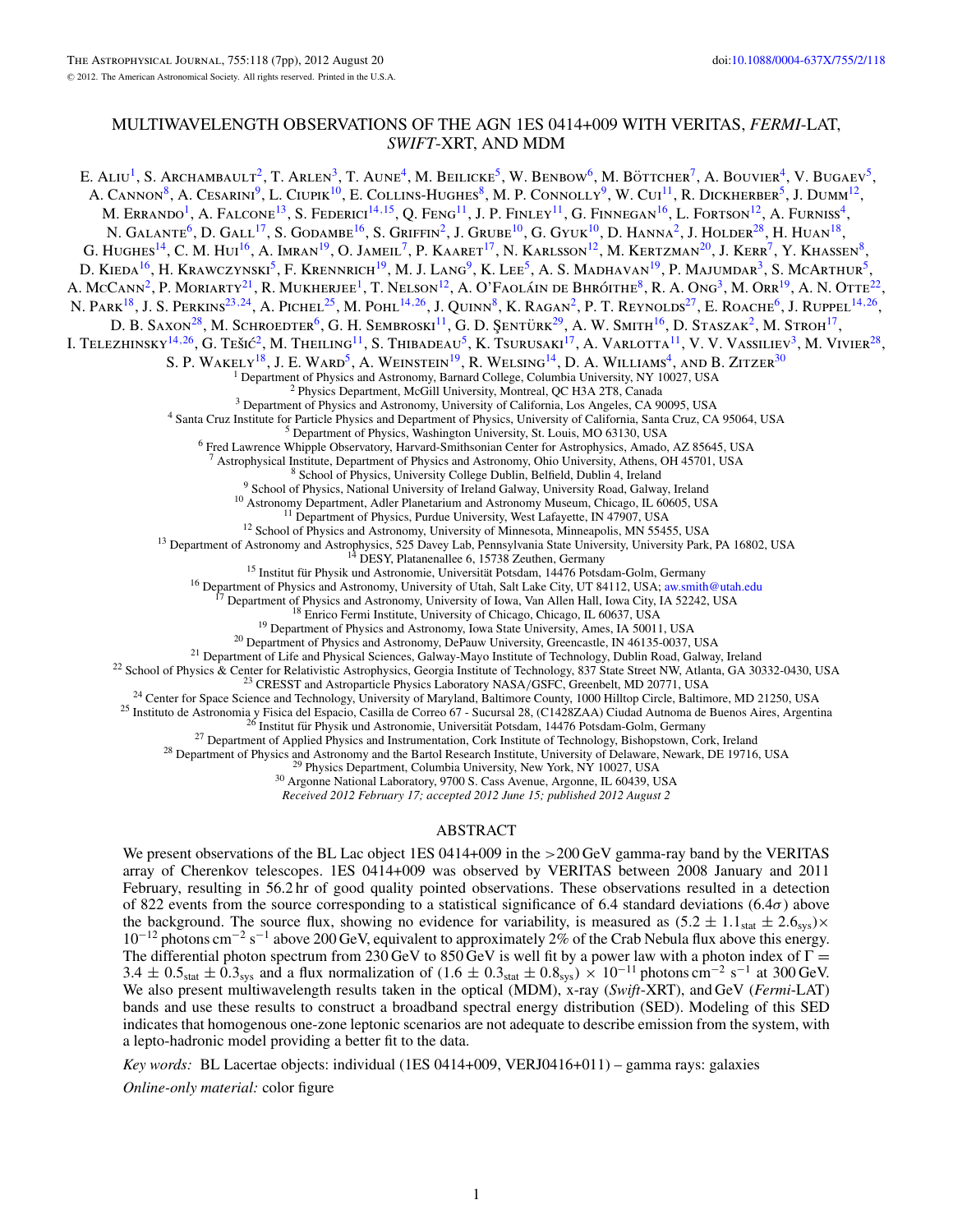#### 1. INTRODUCTION

Among the more substantial accomplishments of the latest generation of imaging atmospheric Cherenkov telescopes (IACTs) is the reliable detection of increasingly distant active galactic nuclei (AGNs). While the previous generation of ground-based gamma-ray experiments such as theWhipple 10 m telescope and HEGRA detected comparatively close AGN, the furthest being H 1426+428 at a redshift of 0.129 (Horan et al. [2002\)](#page-7-0), observations with VERITAS, HESS, and MAGIC have shown that it is possible to detect sources of very high energy (VHE) gamma rays (*>*100 GeV) as far out as redshifts of  $z = 0.54$  (Albert et al. [2008a\)](#page-7-0).

The AGN 1ES 0414+009 is among the furthest detected TeV BL Lacertae objects, having a well-measured redshift of  $z = 0.287$  (Halpern et al. [1991\)](#page-7-0). 1ES 0414+009 was first discovered in an x-ray survey performed by the *HEAO* 1 A-1 instrument (Ulmer et al. [1980\)](#page-7-0) and was originally associated with a cluster of galaxies. Further radio, x-ray, and optical observations led to the association of the x-ray source with an x-ray bright BL Lacertae object (Ulmer et al. [1983\)](#page-7-0). Additional x-ray observations (Wolter et al. [1998;](#page-7-0) Beckmann et al. [2002\)](#page-7-0) show 1ES 0414+009 to have typical spectral characteristics of "high frequency peaked BL Lacertae" (HBL) objects, as well as being comparatively bright in the 2–10 keV band with a luminosity comparable to Markarian 421 and PKS 2155-304, allowing the possibility that 1ES 0414+009 may be a highredshift analog of these well studied TeV blazars.

1ES 0414+009 also appears in the *Fermi*-LAT 2 year source catalog, associated with the source 2FGL J0416.8+0105. $31$  Its inclusion in the 2FGL catalog is based on its detection in the 1–100 GeV band at a significance of 6.8*σ*; the photon spectrum of the excess is well fit by a power law with a photon index of  $1.96 \pm 0.16$ <sub>stat</sub> and an integral flux in the  $1-100$  GeV band of  $(6.9 \pm 1.4<sub>stat</sub>) \times 10<sup>-10</sup>$  photons cm<sup>-2</sup> s<sup>-1</sup>.

1ES 0414+009 was among the 33 objects deemed to be very good candidates for TeV detections in the list of Costamante & Ghisellini [\(2002\)](#page-7-0) and, as such, preliminary observations were taken by several TeV observatories with only upper limits resulting (Perez et al. [2003;](#page-7-0) Aharonian et al. [2000;](#page-7-0) Albert et al. [2008b\)](#page-7-0). The HESS array of IACT telescopes detected the source in observations taken from 2005 to 2009 (Hoffman [2009\)](#page-7-0), with 224 excess events above 200 GeV in 73.7 hr of observation, corresponding to a statistically significant excess of 7.8*σ* (Abramowski et al. [2012\)](#page-7-0). The HESS excess is well fit by a power law with a photon index of  $3.5 \pm 0.3$ <sub>stat</sub>  $\pm 0.2$ <sub>sys</sub> and an integral flux above 200 GeV of  $(1.9 \pm 0.2<sub>stat</sub> \pm 0.4<sub>sys</sub>) \times$  $10^{-12}$  photons cm<sup>-2</sup> s<sup>-1</sup> or ~0.6% of the Crab Nebula flux in the same range.

#### 2. VERITAS OBSERVATIONS

The VERITAS array (Ong et al. [2009\)](#page-7-0) of IACTs located in southern Arizona (1.3 km m.a.s.l., 31°40′30″ N, 110°57′07″ W) began four-telescope array observations in 2007 September and is the most sensitive IACT for observations above 200 GeV currently in operation. The array is composed of four 12 m diameter telescopes, each with a Davies-Cotton tessellated mirror structure of 345 12 m focal length hexagonal mirror facets (total mirror area of  $110 \text{ m}^2$ ). Each telescope focuses Cherenkov light from particle showers onto its 499 pixel photomultiplier tube camera. Each pixel has a field of view of 0.<sup>o</sup>.15, resulting

in a camera field of view of 3°.5. VERITAS has the capability to detect and measure gamma rays in the 100 GeV to 30 TeV energy regime with an energy resolution of 15%–20% and an angular resolution of *<*0*.* ◦1 on an event by event basis.

Between 2009 June and September, VERITAS underwent a significant reconfiguration in which one of the four telescopes was moved to a new location, making the geometric configuration of the array more symmetric and increasing the overall baseline (Perkins et al. [2009\)](#page-7-0). This reconfiguration, as well as a marked improvement in the process for VERITAS mirror alignment (McCann et al. [2010\)](#page-7-0), yielded a significant improvement in the VERITAS sensitivity at the level of 30%. In its current configuration, VERITAS can detect a 1% Crab Nebula flux at a 5*σ* significance in under 30 hr, improved from the ∼45 hr required with the previous array configuration and alignment.

The VERITAS observations of 1ES 0414+009 were made between 2008 January and 2011 February and therefore comprise data taken in both array configurations. After quality selection cuts which remove data taken during poor weather and hardware conditions, approximately 25% (12.1 hr) of the data for this analysis was taken with the original configuration and 75% (44.1 hr) were taken with the new configuration. The observations were made in "wobble" mode in which the source is offset from the center of the field of view of the cameras to maximize efficiency in obtaining both source and background measurements (Fomin et al. [1994\)](#page-7-0). All data were processed and analyzed with the VEritas Gamma-ray Analysis Suite (Cogan [2008\)](#page-7-0) with all results being successfully cross-checked by a second independent analysis package (Daniel [2008\)](#page-7-0). The event selection criteria (cuts) used are based on the image morphology (*Mean Scaled Width* and *Length*), and the angular distance between the reconstructed position of the source in the camera plane and the a priori known source location (Aharonian et al. [1997\)](#page-7-0) and were optimized on a simulated source with a soft energy spectrum ( $\Gamma = 4$ ) and a 7% Crab Nebula flux (at 200 GeV).

From the entire observational sample, a total of 822 events were detected in excess of the estimated background, corresponding to a statistical significance of 6.4*σ* (Li & Ma [1983\)](#page-7-0). A two-dimensional Gaussian fit to the VERITAS excess (VER J0416+011) is consistent with a point source located at  $04^h 16^m 54^s \pm 5^s$   $\pm 6^s$   $\pm 1°06' 35'' \pm 1'47''$  stat  $\pm 1'30''$  sys (J2000), and with the optical AGN position (Hewitt & Burbidge [1993\)](#page-7-0). VER J0416+011 is shown in Figure [1](#page-3-0) along with the *Fermi*-LAT and optical positions.

The differential photon spectrum (see Figure [2\)](#page-3-0) obtained from the VERITAS observations is well fit by a power law of the form  $(1.6 \pm 0.3<sub>stat</sub> \pm 0.8<sub>sys</sub>) \times 10<sup>-11</sup>$  $\times$ (*E*/0.3 TeV)<sup>-3.4±0.5<sub>stat</sub>±0.3<sub>sys</sub> cm<sup>-2</sup> s<sup>-1</sup> TeV<sup>-1</sup> with a reduced</sup> chi-squared value ( $\chi^2$ /dof) of 0.57 for 2 degrees of freedom. The VERITAS spectral parameters are consistent with those measured by HESS.

Due to its relatively low transit path on the sky for VERITAS, the data on 1ES 0414+009 were taken over a small range of zenith angles from 30 $\degree$  to 40 $\degree$ , resulting in an energy threshold<sup>32</sup> of 200 GeV. The integral flux, obtained from 1ES 0414+009 during VERITAS observations (derived from the spectral fit shown in Figure [2\)](#page-3-0), was (5.2  $\pm$  1.1stat $\pm$ 2.6sys) ×10<sup>-12</sup> photons cm<sup>-2</sup>, or 2% of the Crab Nebula flux above 200 GeV. The construction of a light curve, binned on the timescale of VERITAS "dark runs"

<sup>&</sup>lt;sup>32</sup> The energy threshold is defined as the energy corresponding to the maximum of the product function of the observed spectrum with the collection area of the instrument.

<sup>31</sup> [http://fermi.gsfc.nasa.gov/ssc/data/access/lat/2yr\\_catalog/](http://fermi.gsfc.nasa.gov/ssc/data/access/lat/2yr_catalog/)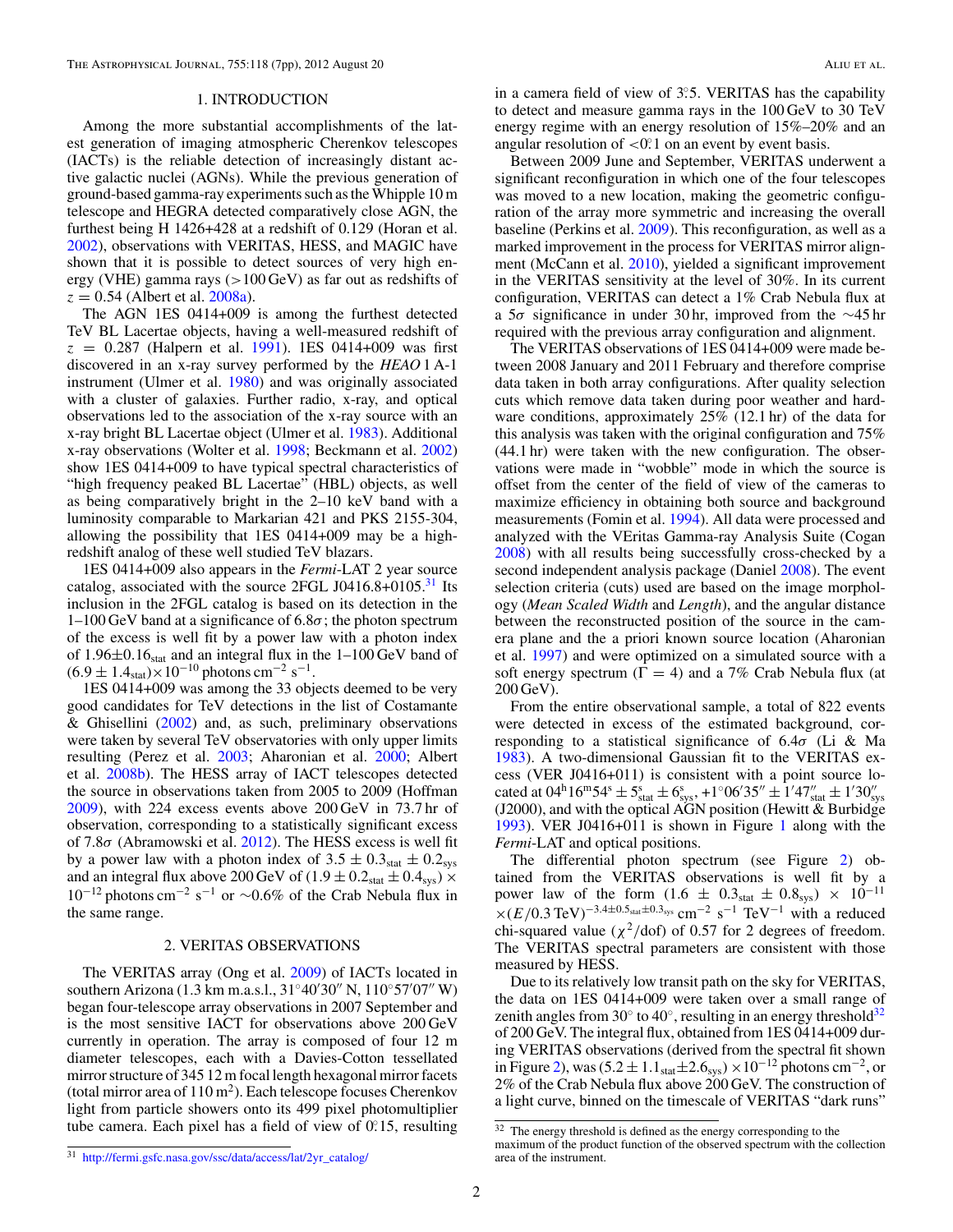<span id="page-3-0"></span>

**Figure 1.** Two-dimensional significance map of the 1ES 0414+009 region from VERITAS observations made at VHE gamma-ray energies with the color scale representing units of standard deviation of the corresponding excess. The cross represents the optical position of the AGN from Hewitt  $&$  Burbidge [\(1993\)](#page-7-0), the solid circle represents the best-fit VERITAS position with associated statistical and systematic errors, and the dotted circle represents the position of the excess observed by *Fermi*-LAT (statistical error only). The white circle in the lower left corner represents the scale of the VERITAS point-spread function of 0. 12. (A color version of this figure is available in the online journal.)

(intervals between full moons when skies are dark), shows no evidence for variability with a straight line fit yielding a reduced *χ*<sup>2</sup> of 0.55 for a chance probability of 88% (see Figure [3\)](#page-4-0). The HESS observations, which indicated a 0.6% Crab Nebula flux, were made between 2005 October and 2009 September, overlapping only slightly with the VERITAS observations. While the VERITAS integral flux is larger than the HESS measurement, when statistical and systematic errors are taken into account (see Abramowski et al. [2012\)](#page-7-0), the two flux measurements are consistent with each other. However, given the current data, we cannot rule out some long-term variability in flux.

#### 3. MULTIWAVELENGTH OBSERVATIONS

### *3.1. Fermi-LAT*

*Fermi*-LAT (Atwood et al. [2009\)](#page-7-0) analysis was performed on all available photons from 0.3 to 300 GeV accrued from the start of full *Fermi*-LAT science operations (2008 August 4) until 2011 July 14 (MJD 54682-55756), overlapping to a large degree with the VERITAS observations (2008 January–2011 February). The data were analyzed using the ScienceTools v9r23p1 package available from the Fermi Science Support Center (FSSC).<sup>33</sup> Standard data quality cuts were applied as recommended by the FSSC, with only "diffuse" class photons being used for this analysis (events with a high probability of being correctly identified as photons). An unbinned analysis was performed on all suitable photons coming from a region of radius 15◦ centered around 1ES 0414 +009, with all 2FGL sources (sources identified within the *Fermi*-LAT 2 year catalog) lying within 15◦ of 1ES 0414+009 being modeled as well. In addition, both Galactic and extragalactic contributions to the diffuse background were modeled out using the P6\_V11\_Diffuse



**Figure 2.** Derived spectral points from both *Fermi*-LAT and VERITAS observations (non-simultaneous) of 1ES 0414+009. The dotted line shows the power-law fit to the *Fermi*-LAT spectrum extrapolated to TeV energies, while the solid line shows the power-law fit to the observed VERITAS TeV spectrum.

response functions. The *Fermi*-LAT systematic uncertainties are conservatively estimated at 10% for the energy range under evaluation in this work.<sup>34</sup>

The source is detected in the 0.3–300 GeV energy range with a test statistic (TS) of 97 corresponding to a detection significance of approximately 9.8*σ*. A light curve binned on a monthly timescale shows no evidence for variability in the *Fermi*-LAT energy range with a straight line fit yielding a reduced  $\chi^2$  of 0.81 for a chance probability of 76% (see Figure [3\)](#page-4-0). The source spectrum is well fit by a power law of the form  $(6.3 \pm 1.5)$   $\times 10^{-13} (E/1000 \text{MeV})^{-1.9 \pm 0.1}$ stat photons cm<sup>-2</sup> s<sup>-1</sup> MeV<sup>-1</sup>. For modeling purposes, spectral data points were obtained by dividing the data into five equally spaced bins in log(*E*) and requiring that each bin has a TS value of at least four. These spectral points along with the associated fit to the *Fermi*-LAT data are shown in Figure 2. As can be seen, the spectra from the two instruments (*Fermi*-LAT and VERITAS) connect to each other quite well, with the attenuating effect of the extragalactic background light (EBL) on the observed TeV flux being readily apparent. It should be noted that the two spectra were taken over different (although overlapping), extended time periods and cannot be considered to constitute a simultaneous measurement of the GeV–TeV spectrum.

Using the ScienceTools function *gtprobsrc*, the excess seen in the *Fermi*-LAT data is consistent with a point source located at R.A. =  $04^h 16^m 51^s \pm 8^s$ <sub>stat</sub>, decl. =  $+1°04' 36'' \pm 2'2''_{stat}$  (J2000), consistent within errors with both the AGN position from Hewitt & Burbidge [\(1993\)](#page-7-0) and the VERITAS source location (see Figure 1). It should be noted that all *Fermi*-LAT analysis results presented here are consistent with those derived for the source 2FGL J0416.8+0105 in the two year *Fermi*-LAT point-source catalog.

#### *3.2. Swift-XRT*

Between 2006 and 2009, a total of 6.24 ks of *Swift*-XRT (Burrows et al. [2005\)](#page-7-0) observations were taken on 1ES 0414+009 in "photon counting" (PC) mode. The reduced data products

<sup>33</sup> <http://fermi.gsfc.nasa.gov/ssc/>

<sup>34</sup> [http://fermi.gsfc.nasa.gov/ssc/data/analysis/LAT\\_caveats.html](http://fermi.gsfc.nasa.gov/ssc/data/analysis/LAT_caveats.html)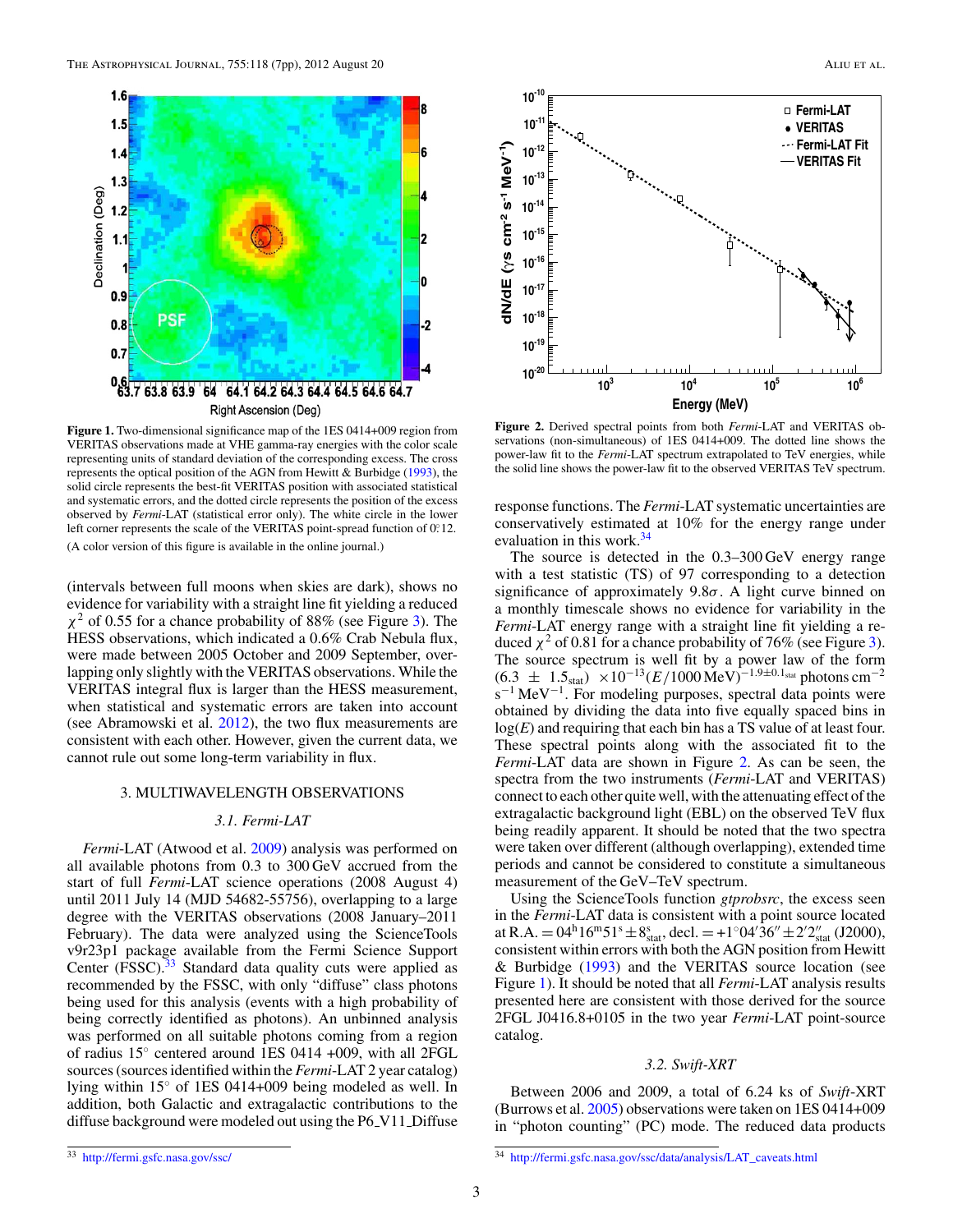<span id="page-4-0"></span>

**Figure 3.** VERITAS (top) and *Fermi*-LAT light curves for the observations detailed in this work. Errors shown on both light curves are statistical only.

used for this study were downloaded from the UK Swift Science Center<sup>35</sup> (Evans et al. [2009\)](#page-7-0). Calibrated source and background files, along with the appropriate response files, were used as inputs to the spectral fitting package XSPEC v12.6 (Arnaud [1996\)](#page-7-0). The spectrum between 0.3 and 10 keV was fit while allowing the neutral hydrogen (H i) column density to vary freely. The resulting H<sub>I</sub> column density was fit as  $(1.7 \pm 0.16)$  $\times$  10<sup>21</sup> cm<sup>-2</sup>, higher than the value of 0.85  $\times$  10<sup>22</sup> cm<sup>-2</sup> quoted in Kaberla et al. [\(2005\)](#page-7-0). The spectrum is well fit (C-statistics were applied with less than 5% of model realizations providing a better fit) by a simple, absorbed power law (accounting for the redshift of the target) using the Wisconsin photoelectric cross sections (Morrison & McCammon [1983\)](#page-7-0) or the "zwabs" model in XSPEC. The best fit for this model is provided by a normalization of  $(6.1 \pm 0.3) \times 10^{-3}$  photons cm<sup>-2</sup> s<sup>-1</sup> at 1 keV and a photon index of −2*.*4 ± 0*.*1. All of these results are consistent with an analysis of the individual pointings analyzed separately, presented in Abramowski et al. [\(2012\)](#page-7-0). The deabsorbed source flux is measured as  $(20.3 \pm 0.1) \times$  $10^{-12}$  erg cm<sup>-2</sup> s<sup>-1</sup> with no evidence for strong variability in the PC mode data presented here.

It should be noted, however, that ∼2200 s of *Swift*-XRT observations taken in windowed timing (WT) mode on MJD 55231 and 55241 in 2010 indicate a large increase in the 0.3–10 keV flux from 1ES 0414+009. These data are fit by a simple, absorbed power law with a derived photon index entirely consistent with the index from the PC mode observations, while showing a 0.3–10 keV flux of 58.8 ( $\pm$ 0.2) × 10<sup>-12</sup> erg cm<sup>-2</sup> s<sup>-1</sup>,

<sup>35</sup> <http://www.swift.ac.uk/>

a factor of two to three higher than previous observations. Since the WT mode observations suggest a relatively short flaring episode, while the rest of the multiwavelength data were taken over a much larger timescale, the WT mode observations are not included in the modeling effort in this work. However, we report these flare data as an indication of overall variable behavior in the system.

#### *3.3. MDM*

1ES 0414+009 was observed at the 1.3 m McGraw-Hill Observatory of the Michigan-Dartmouth-MIT (MDM) Observatory<sup>36</sup> on the southwest ridge of Kitt Peak, during the nights of 2011 January 26–30. Standard *V*, *R*, and *I* filters were used. The data were bias-subtracted and flat-field corrected using standard routines in IRAF, and comparative photometry was done based on comparison star magnitudes from (Fiorucci et al. [1998\)](#page-7-0). For the construction of *VRI* spectral energy distributions (SEDs), the magnitudes were corrected with the extinction coefficients  $A_V = 0.39$ ,  $A_R = 0.32$ , and  $A_I = 0.23$ , as provided by the NASA/IPAC Extragalactic Database<sup>37</sup> (NED). In addition to the MDM observations, we include archival *U,B,V,R*, and *I* filter data from Fiorucci et al. [\(2004\)](#page-7-0) and Ulmer et al. [\(1983\)](#page-7-0), along with infrared *J, H, K* values taken from Chen et al. [\(2005\)](#page-7-0).

## 4. MULTIWAVELENGTH SED AND MODELING

The broadband SED constructed from the observations of 1ES 0414+009 is shown in Figure [4.](#page-5-0) Modeling of this

<sup>36</sup> <http://mdm.kpno.noao.edu/>

<sup>37</sup> <http://ned.ipac.caltech.edu/>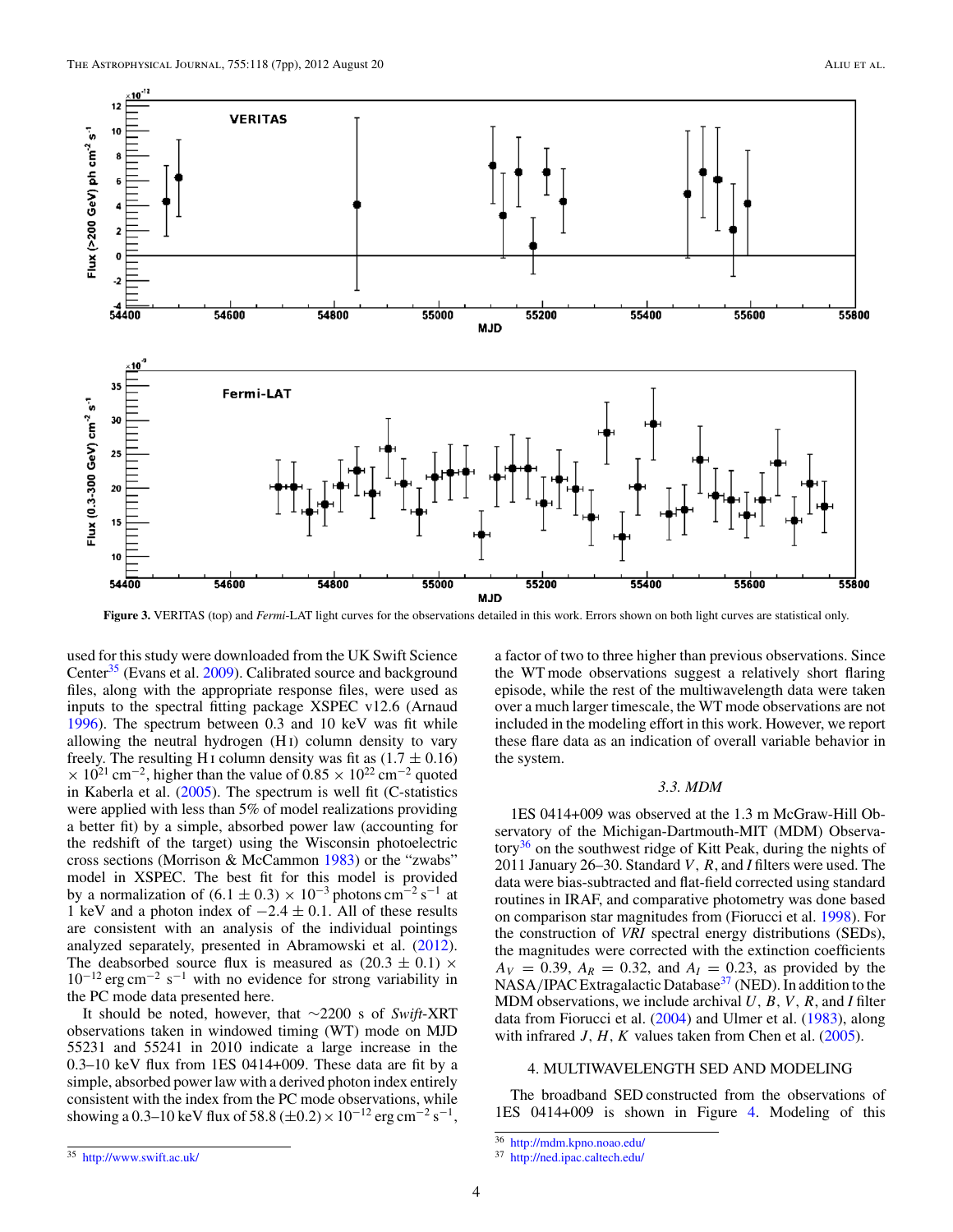<span id="page-5-0"></span>

**Figure 4.** Broadband SED constructed from the data sets described in the text. The top panel shows the SSC model results with contributions from primary synchrotron (dashed line), synchrotron self-Compton (dotted line), and EBL correct total (solid line). The middle panel shows the external Compton model results with contributions from primary synchrotron (dashed line), synchrotron self-Compton (dotted line), external Compton (dot-dashed line), and EBL corrected total (solid line). The bottom panels show the lepto-hadronic results with contributions from electron synchrotron (dotted line), proton synchrotron (dot-dashed), proton synchrotron with electromagnetic cascades (dashed line), and EBL corrected total.

SED proceeded by applying three distinct models of emission (two purely leptonic and one lepto-hadronic hybrid). The resulting predictions of the gamma-ray emission from these models were then modified to account for the attenuating effect of the EBL using the Finke et al. [\(2010\)](#page-7-0) EBL model.

The purely leptonic models employed to fit the SED are based on the premise that the high-energy (GeV–TeV) emission is produced by inverse-Compton scattering of low-energy ambient photons by a population of relativistic jet electrons (whose primary synchrotron emission makes up the lower energy x-ray peak). The variations between the models are based upon the nature of the photon field which is upscattered: in synchrotron self-Compton (SSC) models, the target photon field is made of the original primary synchrotron photons (from the lower energy peak); while in external Compton (EC) models the emission includes the SSC contribution as well as inverse-Compton emission from a target photon field external to the jet.

The SSC model employed here is that of Böttcher  $&$  Chiang [\(2002\)](#page-7-0) described also in detail in Acciari et al. [\(2009\)](#page-7-0). In this model, the emission originates from a spherical distribution of relativistic electrons (of radius *R*) traveling along the jet axis with a Lorentz factor  $\Gamma$ , corresponding to a jet speed of  $\beta_{\Gamma}$ c. The jet viewing angle  $\Theta_{obs}$  results in a Doppler boost factor

given by  $D = (\Gamma[1 - \beta_{\Gamma} \cos \Theta_{obs}])^{-1}$ . In order to reduce the number of free parameters, we choose  $\Theta_{obs} = 1/\Gamma$ , leading to  $\Gamma = D$ .

In models such as these, particles are injected with some distribution in energy and are subsequently cooled (i.e., lose energy by radiative mechanisms) or escape the accelerating region and no longer contribute to emission. The models under consideration here result in an equilibrium between these factors (i.e., acceleration and cooling*/*escape). Here, we parameterize the front end of the model by injecting electrons into the spherical region with a power-law distribution given by  $Q(\gamma) = Q_0 \gamma^{-q_e}$  bounded by the cutoff parameters *γ*emin*, γ*emax. The escape time in the model is parameterized by *η* which corresponds to an escape time *t*esc of the particles of  $t_{\text{esc}} = \eta R/c$ . The resulting equilibrium particle distribution in the emission volume corresponds to a kinetic power *Le* in relativistic electrons. The synchrotron emission is determined by a tangled magnetic field *B*, corresponding to a power  $L_B$ in Poynting flux. Furthermore, the equipartition parameter  $\epsilon_{eB} = L_B/L_e$  is evaluated during the modeling process to give an evaluation of how reasonable the model is physically; it is reasonable to expect that most models that fit HBL emission well would generate values for  $\epsilon_{eB}$  within the range of  $~0.1-1.0.$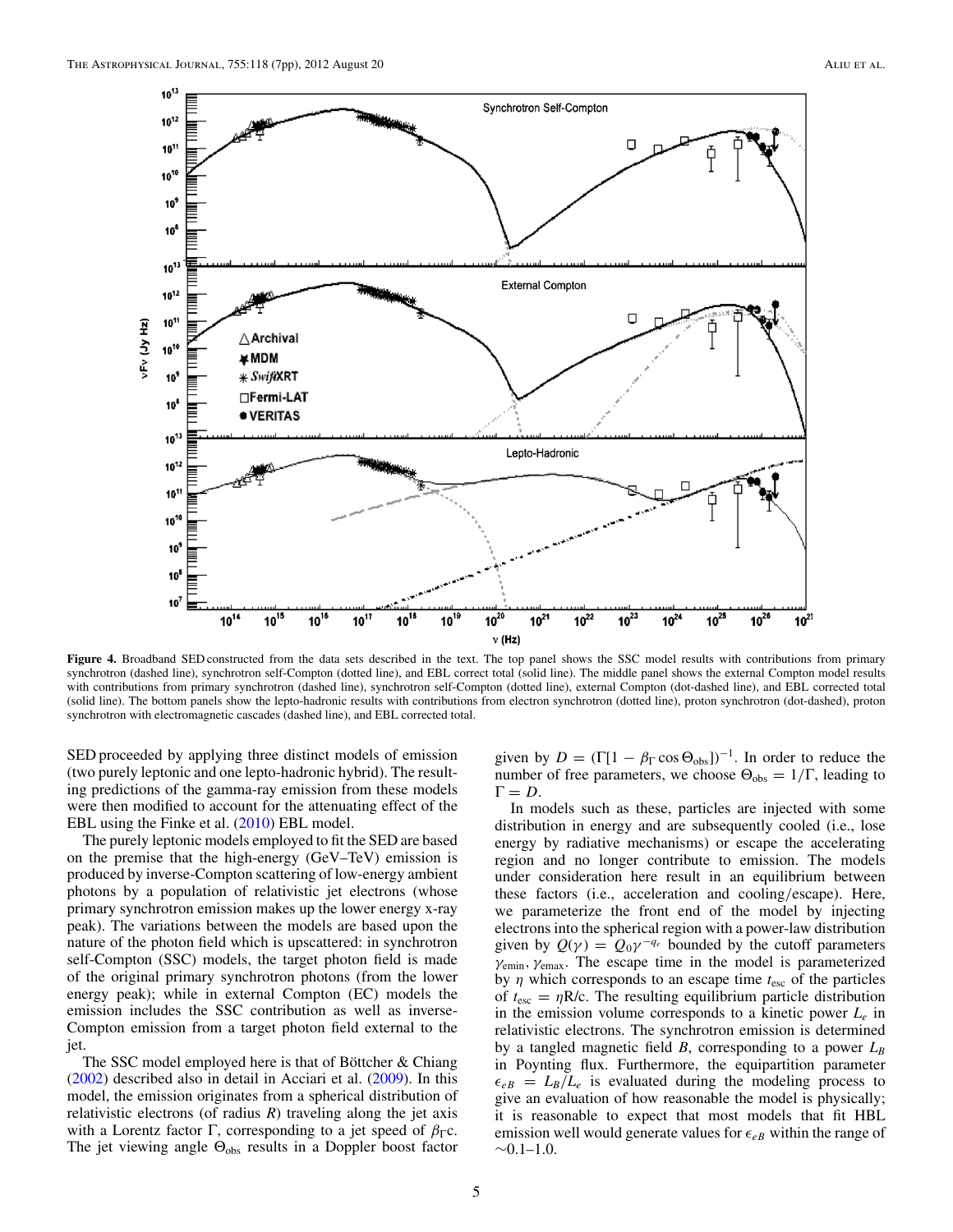#### The Astrophysical Journal, 755:118 (7pp), 2012 August 20 Aliu et al. Aliu et al.

#### **Table 1**

Summary of the Emission Zone Parameters Used for Modeling the Synchrotron Self-Compton, External Compton, and Lepto-hadronic Models as Described in the Text

| Parameter                                   | <b>SSC</b>            | EC                    | Lepto-hadronic        |
|---------------------------------------------|-----------------------|-----------------------|-----------------------|
| $\gamma$ <sub>emin</sub>                    | $2\times10^5$         | $9 \times 10^4$       | $4.8 \times 10^{3}$   |
| $\gamma$ <sub>emax</sub>                    | $5\times10^6$         | $3\times10^6$         | $1.0 \times 10^{5}$   |
| $q_e$                                       | 3.5                   | 3.5                   | 3.6                   |
| $\gamma_{pmin}$                             | .                     | .                     | $1.0 \times 10^{3}$   |
| $\gamma_{\text{pmax}}$                      |                       |                       | $1.0 \times 10^{11}$  |
| $q_p$                                       |                       |                       | 1.8                   |
| $\eta$                                      | 120                   | 40.0                  | 3                     |
| B(G)                                        | 0.008                 | 0.044                 | 30                    |
| $\Gamma$                                    | 40                    | 40                    | 20                    |
| $R$ (cm)                                    | $2.1 \times 10^{17}$  | $7\times10^{16}$      | $1.0\times10^{16}$    |
| $\Theta_{\rm obs}$ (°)                      | 1.43                  | 1.43                  | 2.86                  |
| $\Delta t$ <sub>min. variability</sub> (hr) | 62.5                  | 20.9                  | 5.95                  |
| $T_{EC}$ (K)                                |                       | 1000                  |                       |
| $u_{EC}$ (erg cm <sup>-3</sup> )            |                       | $3\times10^{-9}$      |                       |
| $L_e$ (erg s <sup>-1</sup> )                | $3.07 \times 10^{44}$ | $6.93 \times 10^{43}$ | $1.91 \times 10^{41}$ |
| $L_B$ (erg s <sup>-1</sup> )                | $1.69 \times 10^{43}$ | $5.69 \times 10^{43}$ | $1.35 \times 10^{47}$ |
| $\epsilon$                                  | 0.055                 | 0.82                  | $7.06 \times 10^{5}$  |
| $L_p$                                       |                       |                       | $8.0\times10^{43}$    |
| $\epsilon_{pB}=L_B/L_p$                     |                       |                       | $1.6 \times 10^{3}$   |
| $\epsilon_{pe} = L_e/L_p$                   |                       |                       | $2.4 \times 10^{-3}$  |

The EC model used in this analysis incorporates all the above SSC model attributes while adding an additional emission component due to inverse-Compton scattering off an external photon source (corresponding to a standing perturbation of the jet flow). Hence, its modeling parameters are identical to the SSC parameters along with the addition of the blackbody temperature and energy density of the external photon field  $(T_{\text{EC}}, u_{\text{EC}})$ .

In contrast to the two leptonic models above, the leptohadronic model used for this analysis assumes that the highenergy emission is dominated by proton synchrotron and pion decay emission processes. An additional model component is generated from the electromagnetic cascades from *γ* –*γ* absorption between multi-TeV photons (from charged-pion decay products) and low-energy synchrotron photons from ultrarelativistic leptons. Similarly to the SSC and EC models, the protons are injected with a power-law spectrum (parameterized by  $n(\gamma) = \gamma^{-q_p}$  bracketed by the lower and higher energy cutoffs  $\gamma_{pmin}$ ,  $\gamma_{pmax}$ ) corresponding to a kinetic power  $L_p$  in relativistic protons, which we compare with the power *Le* in relativistic primary leptons and the Poynting flux power  $L_B$ . All parameter values described here, as well as resulting equipartition values, are listed in Table 1.

As can be seen in Figure [4,](#page-5-0) while both leptonic models fit the TeV spectrum reasonably well, neither provides a satisfactory fit to the observed broad GeV peak (in contrast to the relatively sharp synchrotron peak). The extremely wide separation between the synchrotron and gamma-ray peak implies a very large  $\gamma$  of the electrons (see Table 1), which then implies a very low B-field in order to achieve the observed synchrotron peak. A large Doppler factor  $(D = 40)$  can then help reduce the overall

power requirements in the electrons to maintain values close to reasonable equipartition conditions.

We find that the lepto-hadronic model provides a more satisfactory fit to the observed SED. The primary proton synchrotron emission matches the GeV–TeV emission very well, while the lower end of the GeV spectrum is reproduced by emission from electromagnetic cascades. It is clear, however, that this model still over*/*underpredicts some of the *Fermi*-LAT GeV points and is far from equipartition. It is possible that additional components may be required in this model to more accurately describe the system. Additionally, the model predicts a relatively strong flux in the very hard x-ray*/*soft gamma-ray regime; an energy range which is completely unexamined by the observations described in this work.

#### 5. SUMMARY

The VERITAS array of telescopes has detected the distant blazar 1ES0414+009 in 56.2 hr of observations, resulting in a detection at a statistical significance of 6.4*σ*. The differential photon spectrum from the source is well fit by a power law with normalization and photon index parameters given by  $(1.6 \pm$  $0.3<sub>stat</sub> \pm 0.8<sub>sys</sub> \times 10<sup>-11</sup> \times (E/0.3 \text{ TeV})<sup>-3.4\pm0.5<sub>stat</sub> \pm 0.3<sub>sys</sub> \text{ cm}<sup>-2</sup> \text{ s}<sup>-1</sup></sup>$ TeV<sup>-1</sup>. The integral flux from the source is measured as approximately 2% of the Crab Nebula flux above 200 GeV. While this is a larger integral flux than the HESS measurement (0.6% Crab above 200 GeV), when statistical and systematic errors are taken into account (see Abramowski et al. [2012\)](#page-7-0), the two flux measurements are consistent with each other.

We have also presented multiwavelength data on 1 ES 0414+009 from *Fermi*-LAT, *Swift*-XRT, and the MDM observatory. We combine these data with archival optical data to construct a broadband SED which shows a very narrow synchrotron peak in contrast to the relatively broad GeV–TeV gamma-ray peak. The SED is not well fit by homogenous leptonic onezone models, however a hybrid lepto-hadronic model provides a reasonable fit to the observed data in a strongly magnetically dominated jet.

Although the lepto-hadronic model provides a better fit to the observed SED, it still does not accurately predict the apparently complicated form of the GeV–TeV emission. It should be noted, however, that both the GeV and TeV spectral data points have relatively large error bars and do not take systematic errors into account. Therefore, it is difficult to accurately constrain or improve any SED models until much more precise measurements of the GeV–TeV regime emission are made.

The study of sources at such a relatively high redshift can shed light on more fundamental science topics such as the characteristics of the EBL and intergalactic magnetic fields (IGMF). While we do not make any statements about these topics in this current work, as the catalog of high-redshift TeV detections increases (with an accompanying increase in statistics on individual sources), our understanding of the properties of the EBL and IGMF will increase as well. A subsequent study of this source with these goals in mind will be the subject of a future publication. Additionally, the next generation IACT array CTA (Actis et al. [2011;](#page-7-0) along with additional data collection with *Fermi*-LAT to improve the MeV–GeV spectral measurement) will be able to much more precisely measure the high-energy emission of distant objects such as 1ES 0414+009, providing valuable insights into the nature of some of the most distant TeV targets known as well as fundamental measurements of the EBL and IGMF.